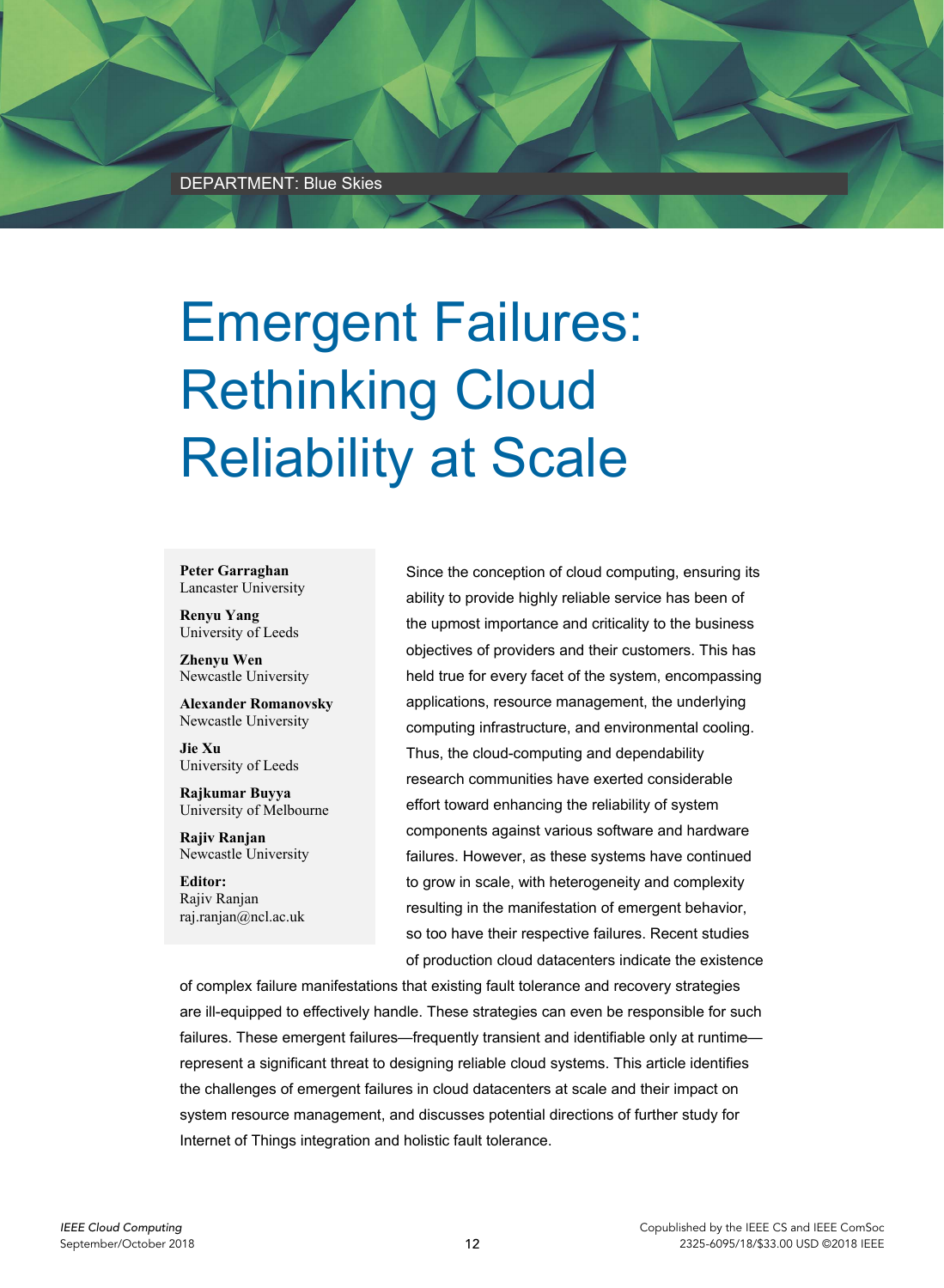By 2020, the first centralized exascale system will be created, comprising hundreds of thousands of nodes that provide enormous quantities of computational and storage capability. Modern cloud datacenter operation is characterized by growing system scale and diversity in workloads and their usage patterns, resource utilization, and application types with varied usage patterns. Such behavior subsequently results in diverse faults, producing failures strongly influenced by user and task behavior, resource type, workload intensity, $\frac{1}{2}$  and environmental factors (such as temperature, humidity, and power) associated with cloud datacenters.

As modern cloud datacenters have continued to grow in scale and complexity, failures have become the norm, not the exception. Studies of very large-scale computing systems spanning cloud datacenters, supercomputers, high-performance computing, and clusters have demonstrated that  $4\%$  to 11% of all tasks fail,  $1-3$  stemming from diverse sources of software and hardware faults. This has resulted in the creation of a myriad of fault tolerance and recovery strategies focused on enhancing the availability and reliability of datacenter components, including jobs and tasks, the resource manager, physical nodes, storage, networking, and facility cooling.

Moreover, this has resulted in cloud datacenter operation manifesting emergent behavior—resultant system behavior and operation unforeseen at design time. Empirical studies of large-scale computing systems have indicated that such emergent behavior has also resulted in failure manifestation that is increasingly complex and potentially transient, stemming from correlated fault activation types.1–4 Such failures—which we call *emergent failures*—are difficult to address because they represent "known unknown" and "unknown unknown" phenomena identified at system runtime and are often difficult to reproduce.

This is a key challenge because assumptions that underpin the design of reliable systems are defined at design time and are unable to adequately handle constantly changing error confinement boundaries and failure scenarios driven by the evolution and dynamicity of cloud datacenter operation. These failures impact all aspects of system operation from scheduling and instrumentation to workload execution, and even the fundamental assumptions that define failure propagation boundaries of components.

In this article, we discuss the nature of these emergent failures in cloud datacenters and their impact on resource management. We also outline potential areas that need to be addressed and future directions for cloud reliability research to address emergent failures.

# EMERGENT FAILURE FUNDAMENTALS

## The Evolution of Cloud Failures

For many decades, the creation of versatile and reliable computing systems has been achieved by defining its function and behavior (i.e., architecture, component interaction, and operational assumptions) at design time, known as the development phase in the dependability community.<sup>5</sup> Such an approach is wholly intuitive. To create a desired system, it is necessary to first explicitly define its respective behavior to implement appropriate mechanisms ensuring its dependability.

In the context of reliability, systems are defined via expert analysis and the specification of assumptions pertaining to fault and failure types, error propagation across components and system boundaries, the necessary fault tolerance and recovery strategies, and the respective coverage required to effectively address selected failures.

Because of the potential impact on system performance and cost, it is often considered viable to consider only a limited scope of fault types and failure coverage owing to diminishing returns in fault prevention. For example, a system designer can decide not to commit considerable engineering effort to tolerate incredibly rare yet minor failures. Such an approach is driven by the need to reduce the complexity of system design and to localize error recovery.

When failures do manifest outside the confines of a set of defined assumptions, maintenance is required to conduct system repair and modification to address the fault's root cause. In cloud datacenters, as in any other complex system, it is inevitable that it is impossible to cover all types of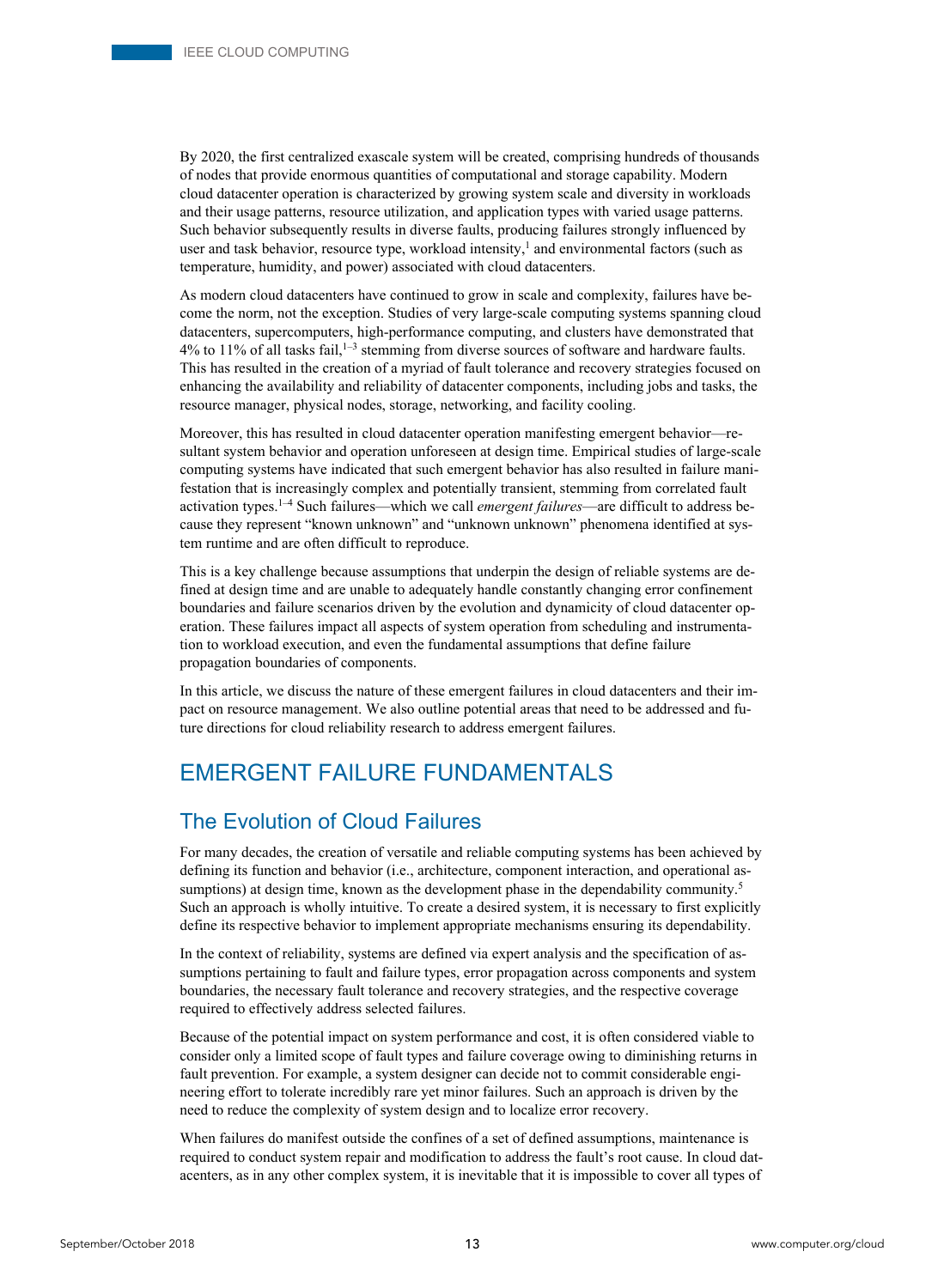faults and failures that could occur. However, cloud datacenters are and will continue to be frequently exposed to conditions and scenarios that result in a large variety of faults and failure scenarios that were not envisioned at design time.

#### Dynamicity and Heterogeneity

A positive correlation exists between the resource type, workload intensity, and failure rate.<sup>1</sup> As workload dynamicity is an intrinsic property of cloud computing, it is difficult to forecast the precise conditions that precipitate failure. Such dynamicity is not solely limited to the workload; it also encompasses server power consumption, network traffic, and environmental conditions (e.g., temperature hotspots).

This problem becomes compounded when these factors are combined. A workload can execute on a diverse range of system architectures (refreshed by a datacenter approximately every nine months), microprocessor types (CPU, GPU, NPU [neural processing unit], etc.), network configurations, and cooling technologies (air or liquid). Such heterogeneity allows cloud datacenters to offer a variety of services while minimizing the likelihood of common-mode failure. However, it does so at the expense of increasing the system's exposure to different fault types and component interactions for which the system was not originally designed.

#### Scale and Complexity

Cloud datacenters operating on a massive scale are exposed to more frequent and complex failure scenarios. Owing to an increase in potential system states and in the complexity of component interactions, it can be difficult to ascertain the precise root cause of failure manifestation and its dependencies on components across the system. Datacenter operators frequently encounter scenarios in which hundreds of failure event notifications from different components are eventually traced to a root cause in a seemingly unrelated component event. Moreover, a system with more components intuitively experiences higher failure frequency. Assuming identical mean time between failure (MTBF) of components, a 10,000-node datacenter will encounter more frequent component failures compared to a 1,000-node datacenter.

That is not to say that these conditions alone have resulted in highly unreliable systems. If that were the case, existing cloud datacenters would not operate. However, it is an indication of two growing trends in large-scale systems that directly threaten their reliability. First, as cloud datacenters continue to evolve in terms of their scale, dynamicity, heterogeneity, and complexity, the manifestation of emergent failures is also increasing. Second, it is increasingly challenging to ensure system reliability when human-defined design assumptions for fault types, propagation, and fault tolerance and recovery strategies might not be appropriate for the current operational conditions of cloud datacenters.

## Potential Causes of Emergent Failures

*Emergent failures* are types of failure that are manifested within constantly changing error propagation boundaries intersecting hardware and software components, have the potential to be transient, and are identifiable only at system runtime. There exist various examples of emergent failure phenomena in large-scale cloud datacenters, with their effects ranging from minor system degradation to catastrophic facility outage.

#### Performance Interference

Virtualization encapsulates functionality to construct well-defined fault assumptions for virtual machines (VMs). However, VMs in multitenant servers transparently share the same underlying resources. This results in performance interference between VMs and daemon processes within the server, increasing late-timing failure likelihood for interactive tasks. The challenge is that such phenomena vary considerably based on workload and hardware heterogeneity, and that VMs are not designed to mitigate effects outside of their operational boundaries.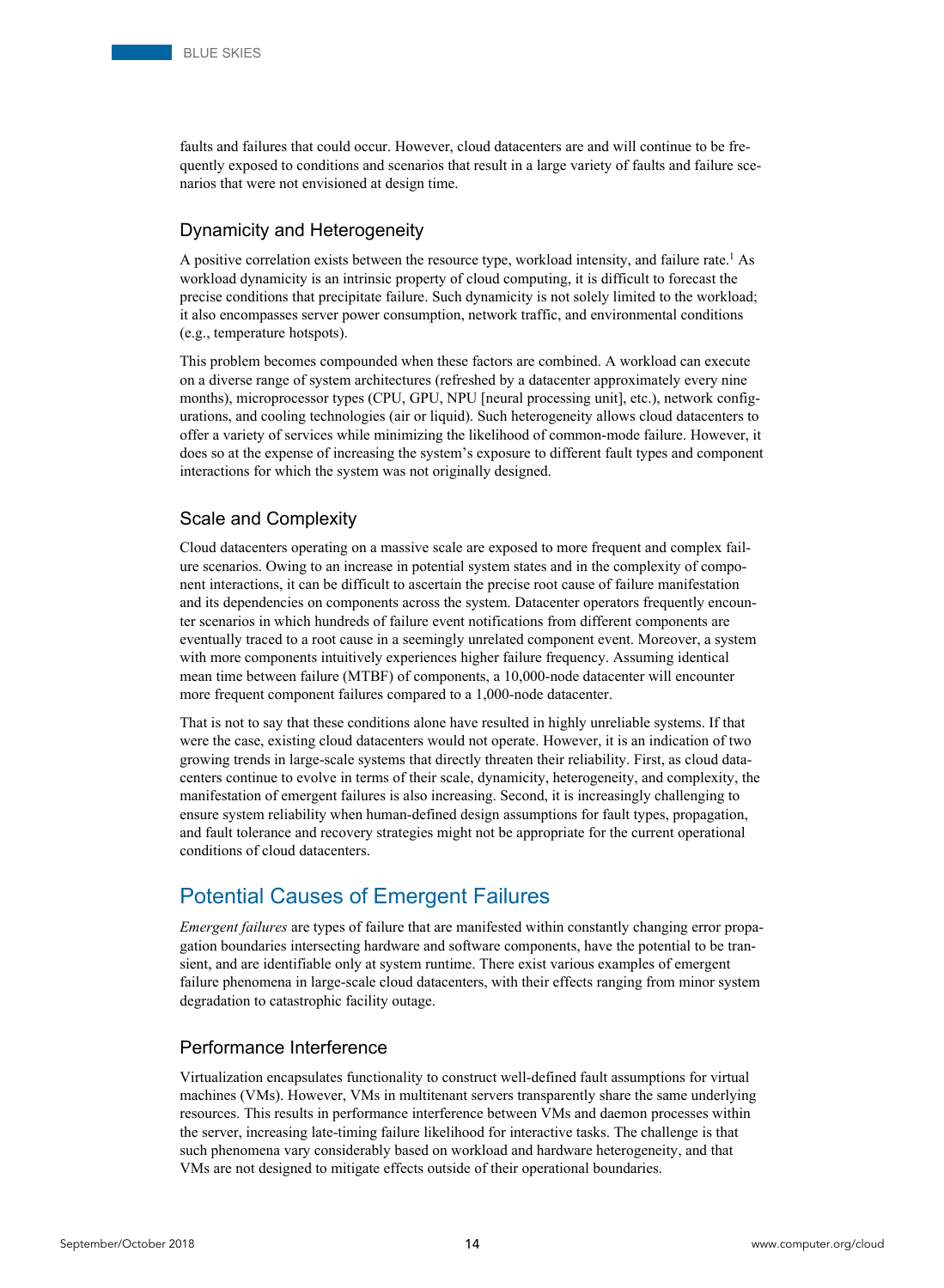#### **Stragglers**

*Stragglers* are also known as *tailing behavior*, whereby a subset of a job executes abnormally slower compared to typical tasks,<sup>4</sup> resulting in late-timing failures for any jobs that enforce timerelated service-level agreements (SLAs). It has been demonstrated that 5% of task stragglers impact more than half of the jobs in a datacenter.<sup>3</sup>

Understanding and mitigating stragglers is an open challenge in the distributed-systems community. This challenge pertains to detection and forecasting because of stragglers' transient nature and manifestation. This problem potentially stems from a variety of sources, including daemon processes, data skew, resource contention, component failures, server hotspots, energy management, or a combination of any of these.

#### "Competing" Fault Tolerance

Fault tolerance is designed assuming defined layers of abstraction between components. For example, a subsystem comprising multiple components (such as a VM containing an OS) can activate a particular fault-tolerance strategy to ensure that a service adheres to specified availability and reliability requirements. However, because such components are created independently from other system components, the fault-tolerance strategy for one subsystem can unknowingly impact the service of components outside its operational boundary. Creating a VM replica can result in increased performance interference and stragglers in other VMs, or increase server temperature, resulting in a hotspot requiring task eviction, and so on.

#### Cascading Recovery

Ironically, recovery strategies in cloud datacenters can also result in emergent failure manifestation. A well-documented case study of such failures is the 2017 Amazon outage. This outage resulted from Amazon S3's substantial growth over the previous few years, such that the process of restarting S3 services and running safety checks to validate metadata integrity took longer than expected. These delays resulted in an unintended failure cascade between recovery strategies as other AWS (Amazon Web Services) services impacted by this event also began recovering. These services accumulated a backlog of work during S3 disruption and themselves required additional time to recover. The scale of this problem was identified by the Argonne National Laboratory, which stated that such an outage demonstrated that interdependencies between datacenters and network providers are not well understood, which further compounds the challenge of creating resilient infrastructure.6

Emergent failures can also have hardware and software causes, including, but not limited to, channel overloading, power shortages, incorrect kernel caching, unpredictably invalid memory access due to wild or dangling pointers, unexpected race conditions in concurrent threads, kernel or human-made bugs, and incorrect configurations. The key idea underpinning these failures is that they are a by-product of emergent operational behavior unanticipated at system design.

Existing fault tolerance and recovery mechanisms are unable to alter their operation and coverage in response to any of these causes in cloud datacenters, without manual intervention after failure occurrence. Thus, emergent failures are frequently omitted from most fault tolerance and recovery design owing to their complexity. However, these types of failures will become more prominent as cloud datacenters grow in scale and complexity and become even greater with the increased prominence of the Internet of Things (IoT) and fog computing.

# EMERGENT FAILURES IN RESOURCE MANAGEMENT

Resource management is a fundamental aspect of cloud datacenter operation facilitated by deployment of a resource manager (such as Kubernetes, Fuxi, YARN, and Mesos) that orchestrates machine resources, applications, and users along with scheduling and monitoring the execution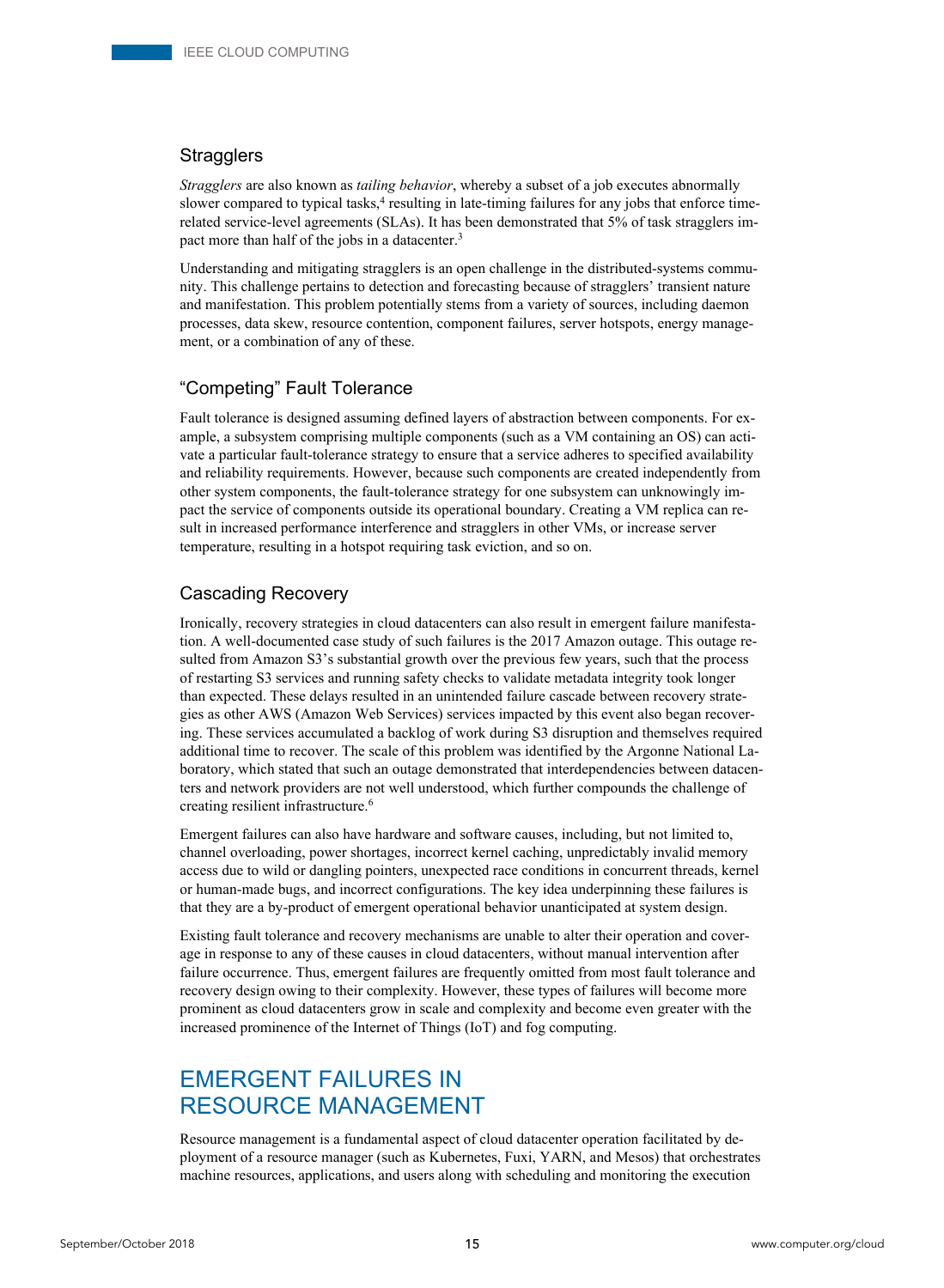of jobs and tasks. Modern cloud datacenters attempt to ensure that all submitted jobs are successfully scheduled (in reality, 99.999%), executed, and completed without loss of correct service perceivable by the customer. The resource scheduler attempts to achieve this by monitoring machine health, finding available resources for pending tasks, deploying binaries and launching workloads, restarting failed jobs, and restoring state during failover.

Specifically, failures in resource managers are predominately the result of (i) *time-out* caused by the overall latency aggregated from different service calls for jobs (interactive jobs that experience a slowdown and have a timing SLA imposed), and (ii) *component hang or crash* due to resource exhaustion (a faulty service or component results in insufficient resources for regular request handling of other tasks).

The challenge is that these causes are increasingly the result of emergent failures. As shown in Figure 1, resource managers are required to provide resources (compute, storage and network) to increasingly various levels of abstractions (VMs, containers, batch jobs, object storage, etc.) within large-scale dynamic cloud datacenter environments, thus making it difficult to capture failures that transcend established component boundaries.



Figure 1. Emergent failure manifestation in cloud datacenter resource management.

We discuss three different perspectives as to how emergent failures affect resource management, as well as how to alleviate their effects: architectural factorization to isolate failures and reduce their propagation, runtime monitoring to detect anomaly behavior in a timely manner, and instrumentation for proactive prevention and tolerance.

# Containerized Architecture Rethinking

## Architectural Evolution

The centralized resource manager architecture<sup> $7-11$ </sup> is a monolithic system that contains all functional components (request handler and dispatcher, communication messenger, state manager, decision maker, etc.) contained in a single process or multiple processes. Although decentralized scheduling<sup>12,13</sup> can dispatch such functionality to distributed components in a loosely coupled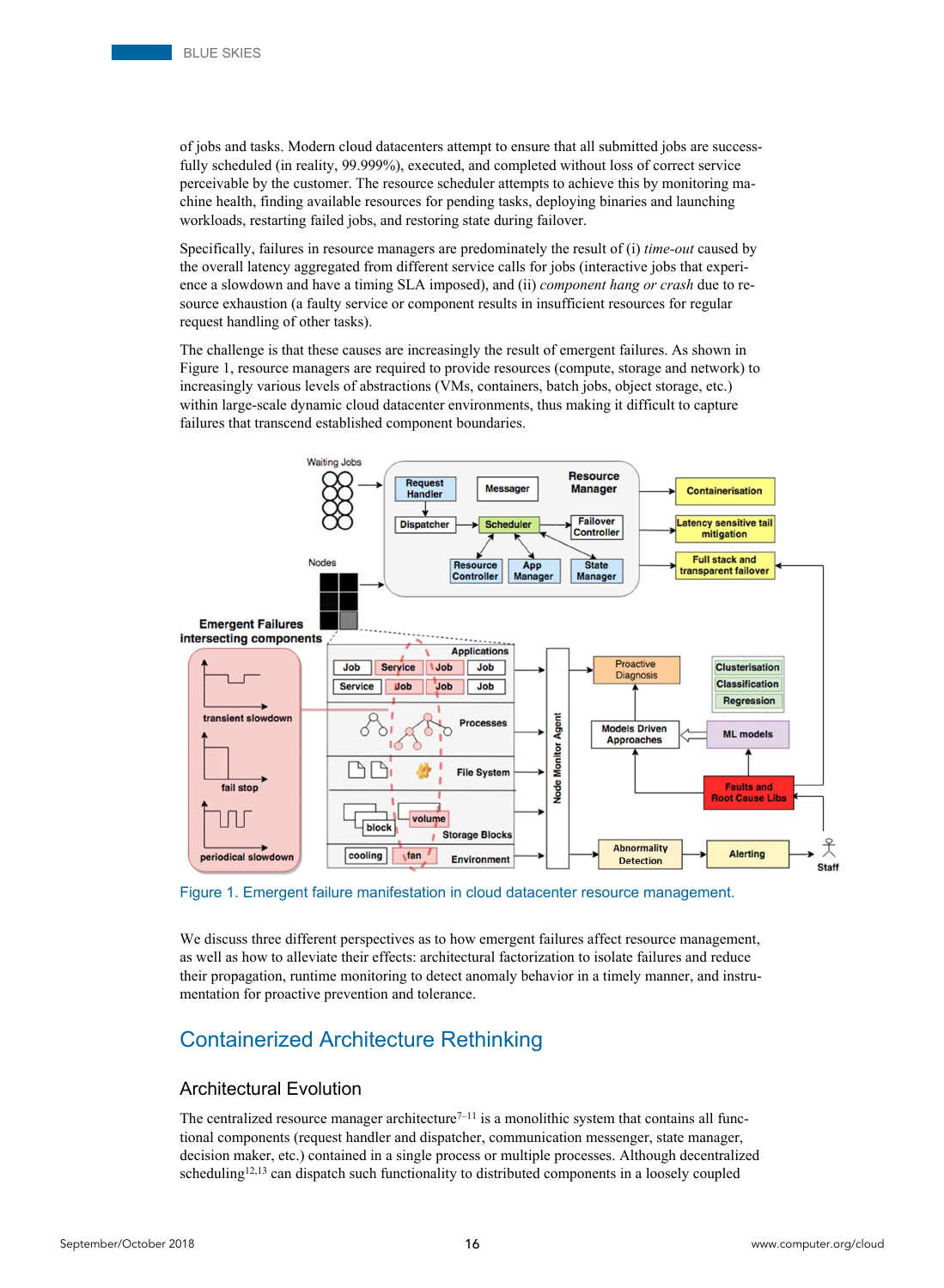manner, they are still logically monolithic from the holistic view. There is an increasing likelihood that emergent failures will manifest from memory exhaustion (due to faulty components), resulting in an overall crash–stop failure, unresolved deadlock in the decision maker resulting in the slowdown of request handling, and late-timing state mismatch in the state manager leading to the scheduling conflicts.

As a result, there has been a need to leverage submodulization and containerization of the datacenter resource manager.14 For example, the resource manager master scheduler should be able to function in the face of various failures. To orchestrate and run containers, other system components such as container clustering, networking, and automated deployment and monitoring are required. For instance, Kubernetes schedules any number of container replicas across a group of nodes. Increasingly, Kubernetes components or external plugins that would traditionally be deployed within the bare metal machines are instead deployed and maintained within containers themselves to increase management flexibility.

### Fault Isolation and Propagation Prevention

Resource exhaustion<sup>15</sup> is a leading root cause of crash–stop or timing failures in system components. It can be caused by either a failure in a single component or other faulty and nonfaulty component behavior outside the defined system boundaries. For example, a service that experiences high latency (due to stragglers or crash failures in the network) can result in communicating services experiencing resource exhaustion. Performance interference between tasks in the same physical node results in performance degradation and resource exhaustion in other tasks.

System designers attempt to mitigate such propagation by leveraging container-based mechanisms and cgroup restrictions whose operation is dictated by quantitative quality-of-service modeling to define the conservatively least resource boundary of each job group. However, determining the most appropriate parameters (and, importantly, how they should evolve in response to changes in operational context) is an open research challenge.

# Cloud Monitoring—Timely Detection and Alerting

## Robust Monitoring and Alerting

At increased system scale, real-time health checking, load measurement throughput, and application-specific errors become increasingly important. However, an outstanding issue is how to effectively monitor system health when considering the sheer volume and variety of hundreds of millions of potential system metrics. When exposed to the manifestation of emergent failures that can be caused by monitoring itself, traditional static threshold-based monitoring and alerting are insufficient. A human-defined threshold might be useful to enact automated decision making and alerting on-call technical staff. However, it might encounter difficulties in terms of false negatives and false positives that might change in response to system usage.

Therefore, a robust anomaly detection mechanism whose sensitivity can be appropriately tuned in accordance with the current operational context of the system is required. A potential means to achieve this is by leveraging adaptive learning of monitoring and detection parameters that considers different periodicities, parameter types, and parameter values. However, how to generate and exploit streaming metrics to recognize outliers is intricately challenging due to the dilemma system monitors face—selectively using partial metrics to enact fast (yet imprecise) decisions, or exploiting a large number of metrics for more precise (yet slow) decision making.

## Preventive Performance Diagnosis

In reactive solutions, a faulty running service is halted to ascertain what conditions led to emergent failure manifestation to enact necessary maintenance (which has been demonstrated to be ineffective for dealing with stragglers<sup>4</sup>). In contrast, a proactive diagnosis would ensure that user services are minimally affected. Monitoring as many components as possible is likely to support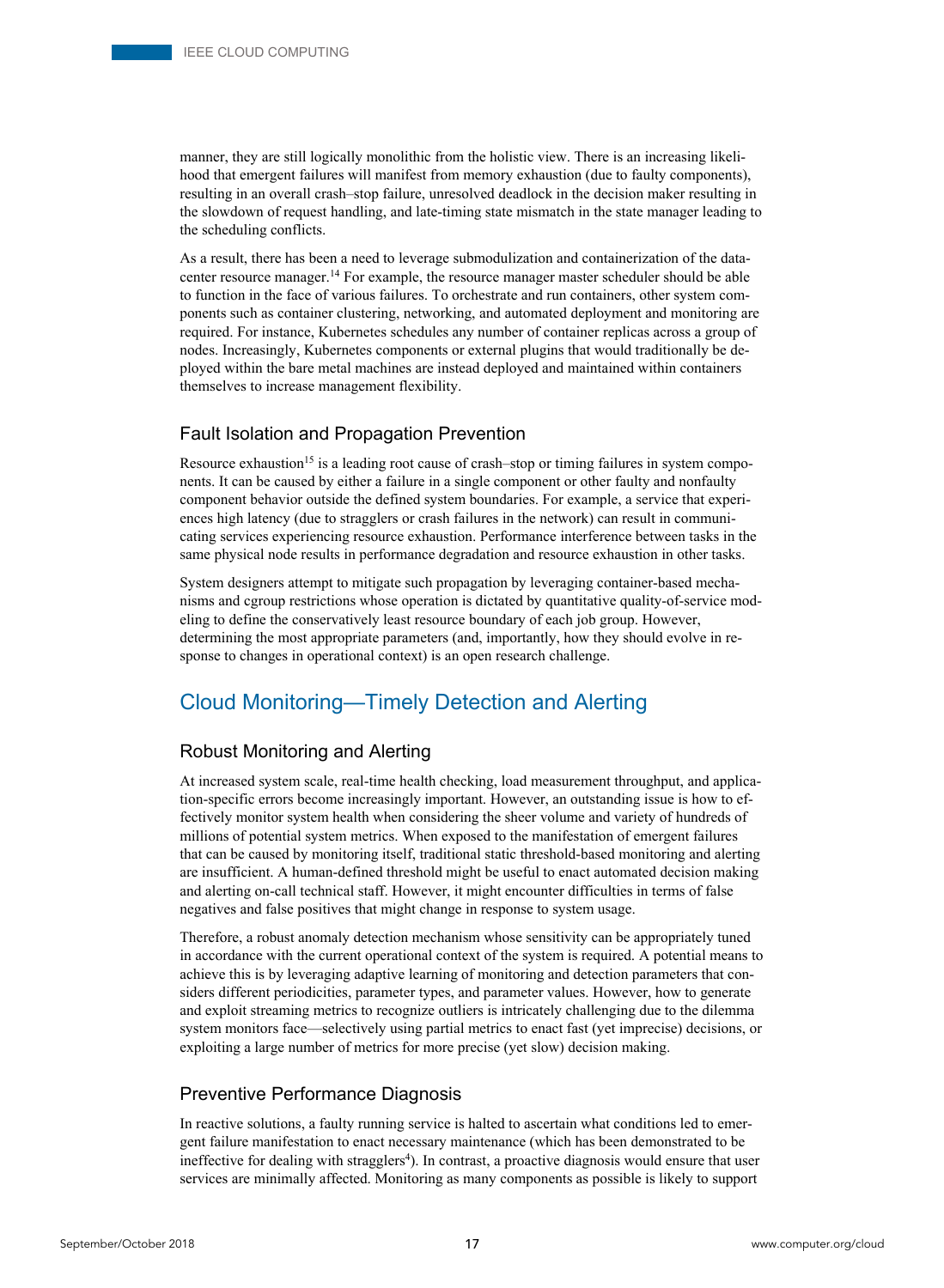failure prediction. However, in practice, not all components can be monitored, owing to the sheer volume of data required to be collected, transmitted, and calculated.

Taking into account information pertaining to hardware and environmental factors such as fan speed or temperature, it is highly desirable to explore the failure root causes and investigate the interactions of system components in failures caused by multiple faults. However, it is extremely difficult to articulate the root causes at runtime, owing to uncontrollable and intrinsic system factors. Statistical correlation among metrics can facilitate rapidly finding root causes and determining the most effective handler.

Component self-diagnosis is also beneficial to the system instrumentation. For example, understanding and leveraging node performance is critical for straggler mitigation and workload placement. Performance refers to a node's ability to execute parallel applications and hold containerized services. Machine-learning techniques such as classification and regression (e.g., random forests, gradient-boosting trees) might be one means to achieve this. Through classifying nodes into different categories and predicting the corresponding performance category with high accuracy, the scheduler can rank nodes and select suitable nodes to launch latency-sensitive tasks. This process avoids assigning speculative tasks onto nodes that are likely to be in a weak performance state.

## Cloud Scheduling and Instrumentation: Prevention and Tolerance

Emergent failure aware design should permeate into each step and component of the cloud scheduler. To reduce scheduling downtime, the system design should not have a single point of failure. The ultimate vision is to realize a zero-downtime scheduler system.

#### Latency-Oriented Tail Mitigation Based on Redundancy

Modern cluster schedulers must deal with both latency-sensitive requests and computationally intensive tasks (e.g., long-running HTTP services and periodic cron jobs). Redundancy is the fundamental technique used to enhance component reliability of hardware, software, and data storage. On the basis of multireplica component deployment, identical components can be deployed.

The replication controller is typically used to track and record the health status of replicated components. The controller should guarantee the number of provisioned replicas at any given moment. That is, the controller should launch a new replica if a component is killed or becomes inaccessible. For instance, in Kubernetes, the ReplicationController can autoscale and manage microservices on the basis of resource utilization or a fixed lower or upper limit of the expected number of replicas.

For computationally intensive tasks, the most common means to resolve stragglers is speculative execution relying on idempotency. However, a lack of coordinated fault tolerance between components leads to an emergent failure whereby such an action results in increased resource contention, leading to cascading latencies for new tasks. Stragglers arise even more frequently in learning systems and distributed optimization because performance is significantly throttled by slow communication and computation. The idempotency is invalid owing to the shared states. Machine-learning scenario-specific mitigations such as data encoding with built-in redundancy in certain linear-computation steps<sup>16</sup> enable the system to complete computation to tolerate the effects of stragglers.

#### User-Transparent Failover and Fault Conversion

The system designer attempts to design the resource scheduler so that it can perform failover and self-healing (autonomous recovery) of all components, unperceived by the customer. An important consideration for conducting failover is state recovery that prominently leverages caching or checkpointing. Intermediate states or returned results from stateless services can be cached so that the majority of services can continue operating during intermittent failures in any related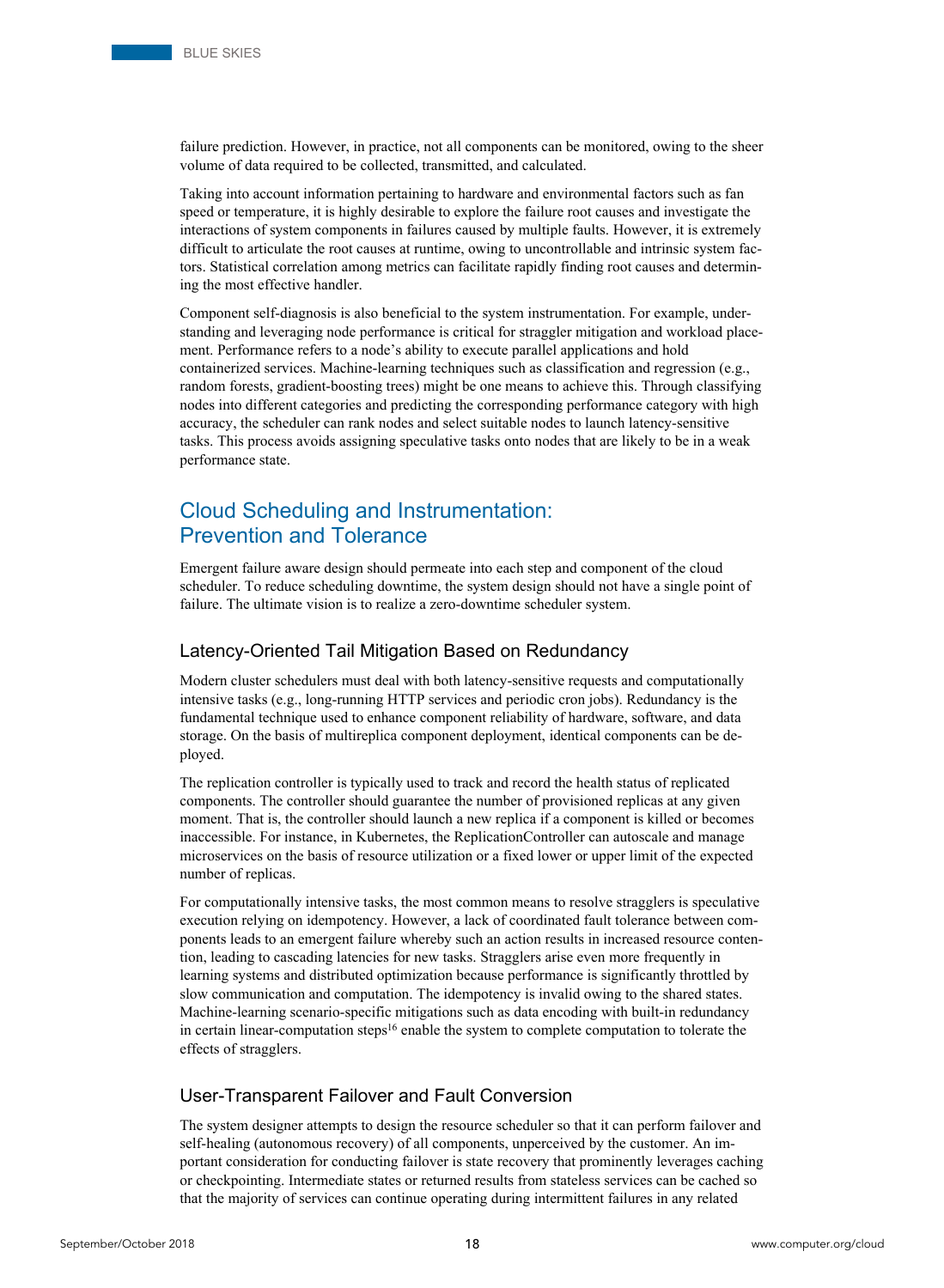components. For more critical data or state (such as runtime memory bitmap and register values), checkpointing can be leveraged to create snapshot backups of current system states.

Although this strategy is effective for recovering from incorrect state and data loss, the checkpointing itself is often considerably large. Checkpointing in a 1,000-node datacenter cluster in Alibaba over 24 hours has been reported to generate a 1.7 Gbyte checkpoint (and in high-performance computing, checkpointing can take hours to complete),<sup>17</sup> and as demonstrated by the 2017 Amazon outage, checkpointing can unknowingly manifest as an emergent failure itself.

Therefore, we believe that new approaches are required for checkpointing to function at scale, such as combining hard-state backup and soft-state inference.<sup>17</sup> However, because emergent failures cannot be anticipated, it is essential to enable the finite-state machine of system faults to be more able to adapt in accordance to detected system faults. For example, this could be conducted by automatic transformation of an emergent fault mode into that of a known fault mode classification that can then accordingly tackle faults through established approaches. Once a fault is determined, the components or devices (such as storage blocks or network interface controllers) that lead to performance degradation could be temporarily isolated or removed during system failover.

# RETHINKING BEYOND CLOUDS

## Holistic Fault Tolerance and Recovery

*Holistic fault tolerance* (HFT) has been recently introduced and could be an effective approach for handling emergent failures. HFT relies on cross-cutting components for system recovery tailored to the specific error detected and the appropriate recovery strategy for execution. The recovery region strictly involves system components that need to be involved for recovery for a given error. These components, which could be located at different layers, subsystems, packages, nodes, etc., are involved in a coordinated recovery. This approach makes it possible to reduce system complexity to address complex failure recovery scenarios.

For example, in order to address the challenges of performance interference, it could be possible to coordinate two VMs on the same physical node. When one VM fails to adhere to timing requirements, HFT could consider performing coordinate recovery by leveraging components in both VMs. This could be facilitated by the hypervisor altering its scheduling to provide more of a CPU to a particular VM, and then measuring the resultant delays in both VMs to ensure satisfactory levels of CPU share. If the two VMs are unable to do so, the hypervisor itself would then need to make this change. If this is not possible, then a wider decision to evict and reschedule the VM would be required that incorporates the resource manager.

## IoT Integration

The presence of emergent failures is not solely confined to cloud datacenters; they can manifest prominently in any large-scale computing system including emerging fog- and edge-computing models supporting IoT applications. These systems are particularly susceptible to emergent failures for many of the reasons given for clouds—a dynamic and unpredictable assortment of interconnected virtual and physical devices. A key difference is that IoT, fog-computing, and edgecomputing systems exhibit a high degree of join–leave behavior not found within cloud computing due to their centralized nature.

If the system boundaries of interconnected components are constantly changing owing to their usage and device composition, it is intuitive to assume that rigid fault-tolerance strategies that are designed independently from the operational context of the greater system will be increasingly infeasible. Such system environments will also likely result in "fluid" error confinement areas for a set of components (e.g., constantly changing). Hence, we believe a future research direction will be to investigate how to autonomously determine the optimal fault tolerance and recovery mechanism for a given system context.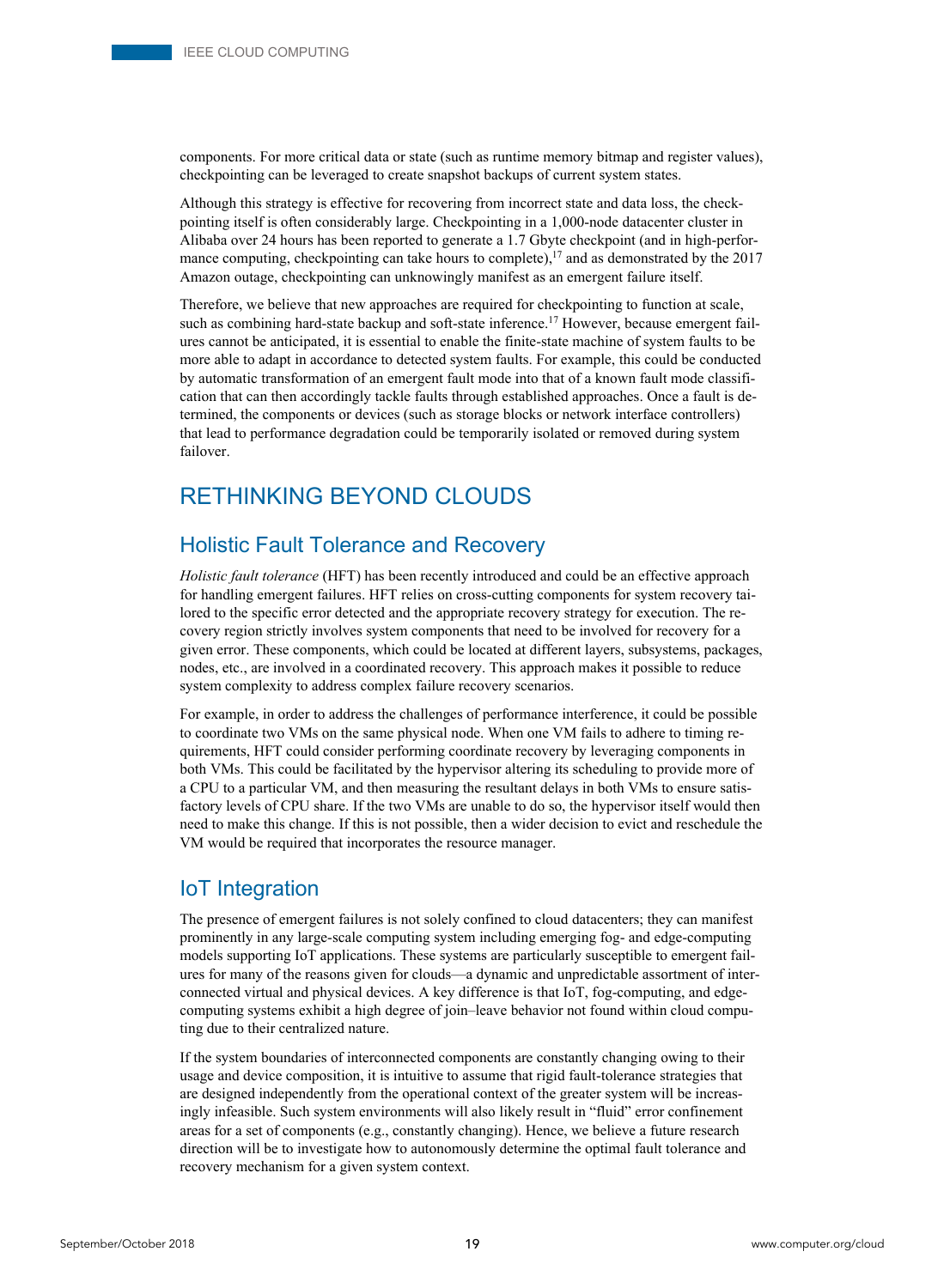# **CONCLUSION**

In this article we discuss the rise of emergent failures: a growing problem toward ensuring reliability in cloud datacenters and all future computing systems at scale. A central issue to address is how to determine effective fault tolerance and recovery strategies when assumptions that define fault types and failure scenarios are constantly changing due to cloud datacenter dynamicity, complexity, and heterogeneity between interacting components. Two potential ways to address this issue are (i) rethinking the nature of system abstraction allowing for holistic fault tolerance that cross-cuts coordination of components, and (ii) exploring the concept of adaptive fault tolerance in response to current and forecasted operational scenarios. Moreover, further study is required by the research community to study the relationship between cloud datacenter operation and emergent failure manifestation beyond coarse-grained analysis and observation, and toward creating models that precisely capture system conditions that lead to failure.

# ACKNOWLEDGMENTS

This work is supported by the UK Engineering and Physical Sciences Research Council (EP/P031617/1) and the National Key Research and Development Program of China (2016YFB1000103). Renyu Yang is the corresponding author for this article.

# **REFERENCES**

- 1. B. Schroeder and A.G. Gibson, "A Large-Scale Study of Failures in High-Performance Computing Systems," *Proceedings of the International Conference on Dependable Systems and Networks* (DSN 06), 2006, pp. 249–258.
- 2. P. Garraghan et al., "An Analysis of Failure-Related Energy Waste in a Large-Scale Cloud Environment," *IEEE Transactions on Emerging Topics in Computing*, vol. 2, no. 2, 2014, pp. 166–180.
- 3. P. Garraghan et al., "Straggler Root Cause and Impact Analysis for Massive scale Virtualized Cloud Datacenters," *IEEE Transactions on Services Computing*, 2016.
- 4. J. Dean and L.A. Barroso, "The Tail at Scale," *Communications of the ACM*, vol. 56, no. 2, 2013, pp. 74–80.
- 5. A. Avižienis et al., "Basic Concepts and Taxonomy of Dependable and Secure Computing," *IEEE Transactions on Dependable and Secure Computing*, vol. 1, no. 1, 2004, pp. 11–33.
- 6. M. Thompson, "Amazon S3 Outage Highlights Resilience Issues with Cloud Infrastructure," Argonne National Laboratory, 2017; https://coar.risc.anl.gov/amazons3-outage-highlights-resilience-issues-cloud-infrastructure.
- 7. A. Verma et al., "Large-scale cluster management at Google with Borg," *Proceedings of the Tenth European Conference on Computer Systems* (EuroSys 15), 2015, p. 18.
- 8. B. Burns et al., "Borg, Omega, and Kubernetes," *ACM Queue*, vol. 14, no. 1, 2016, p. 10; https://queue.acm.org/detail.cfm?id=2898444.
- 9. B. Hindman et al., "Mesos: A Platform for Fine-Grained Resource Sharing in the Data Center," *Proceedings of the 8th USENIX conference on Networked systems design and implementation* (NSDI 11), 2011, pp. 295–308.
- 10. V.K. Vavilapalli et al., "Apache Hadoop YARN: yet another resource negotiator," *Proceedings of the 4th annual Symposium on Cloud Computing* (SOCC 13), 2013, p. 5.
- 11. Z. Zhang et al., "Fuxi: a fault-tolerant resource management and job scheduling system at internet scale," *Proceedings of the VLDB Endowment*, vol. 7, no. 13, 2014, pp. 1393–1404.
- 12. E. Boutin et al., "Apollo: Scalable and Coordinated Scheduling for Cloud-Scale Computing," *Proceedings of the 11th USENIX conference on Operating Systems Design and Implementation* (OSDI 14), 2014, pp. 285–300.
- 13. X. Sun et al., "ROSE: Cluster Resource Scheduling via Speculative Over-Subscription," *IEEE 38th International Conference on Distributed Computing Systems* (ICDCS 18), 2018; doi.org/10.1109/ICDCS.2018.00096.